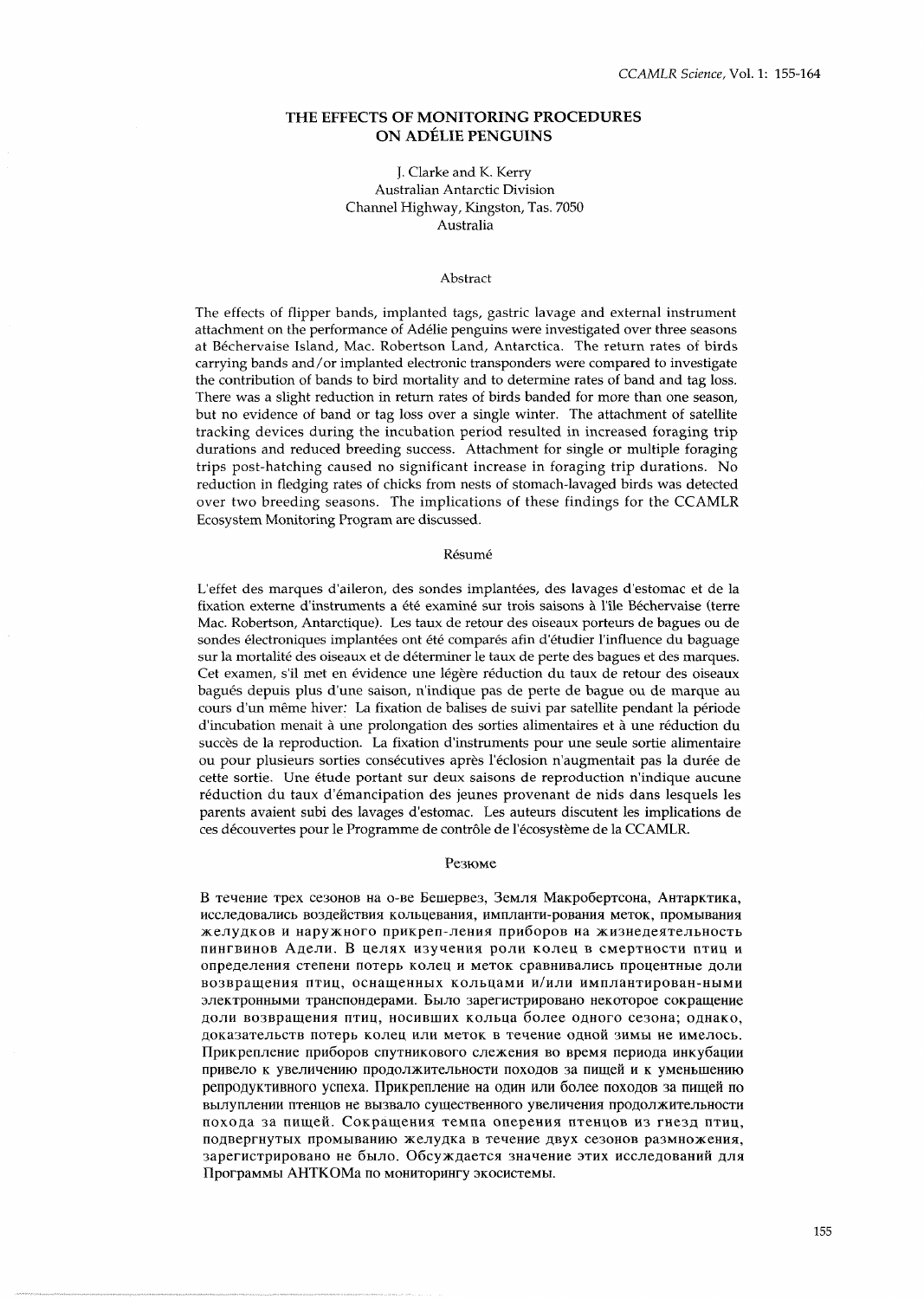# Resumen

Durante tres temporadas se estudiaron 10s efectos de las bandas de aleta, de las marcas implantadas, del lavado estomacal y de la fijacion de instrumentos externos en 10s pingüinos adelia en la isla Béchervaise, Territorio de Mac Robertson, Antártida. Se comparó el índice de regreso de las aves con bandas  $y/$ o con respondedores electrónicos de position con el objeto de determinar el aporte de las bandas a la mortalidad de aves y el indice de perdida de marcas y bandas. Se constato una leve reduccion en el indice de regreso de las aves que llevan bandas por más de una temporada pero no hubo evidencia de perdida de estas o marcas durante un solo invierno. La fijacion de dispositivos para el rastreo por satélite durante el período de incubación resultó en un aumento de la duración de los viajes de alimentación y en una reducción del éxito de reproduccion. La fijacion de estos dispositivos para uno o varios viajes de alimentacion realizados después de la puesta no causó un aumento significativo en la duración de estos viajes. Durante dos temporadas de reproducción no se detectó una reducción en el indice de emplumaje de 10s polluelos en aquellos nidos donde las aves fueron sometidas a un lavado estomacal. Se discuten las repercusiones de estos resultados para el Programa de la CCRVMA de Seguimiento del Ecosistema.

Keywords: Adelie penguin, CEMP, flipper bands, package attachment, stomach lavage, CCAMLR

### INTRODUCTION

The CCAMLR Ecosystem Monitoring Program (CEMP) requires longterm monitoring of a number of parameters related to the reproductive success and foraging behaviour of Adélie penguins (Pygoscelis adeliae) in order to determine the range of natural variation present in minimally-disturbed populations and to enable the detection of changes due to fishery activities. Many of the specified standard monitoring methods involve direct handling of the birds and the use of techniques such as flipper banding, stomach lavage and instrument attachment (SC-CAMLR, 1991). Disturbance to individuals and colonies by these research activities may result in decreased breeding success, increased mortality or altered rates of immigration, emigration and recruitment, thus altering or biasing the very data we are attempting to collect.

The demographic studies recommended by CEMP involve the use of flipper bands, which have been shown to have detrimental effects on survival (Ainley et al., 1983) and swimming efficiency (Culik et al., 1993). Some types of bands can cause severe injury to the penguins wearing them (Sallaberry and Valencia, 1985) and band loss also is known to occur (Ainley and DeMaster, 1980). Measurements of other variables such as diet and foraging behaviour require intrusive manipulative procedures (e.g., stomach lavage and instrument attachment) which may have negative effects on the breeding success of the birds. The attachment of packages to the backs of penguins causes a significant increase in the drag of swimming birds which, in turn, results in decreased swimming speeds and increased energy expenditure (Culik and Wilson, 1991). The overall outcome tends to be an increase in foraging trip durations (Wilson *et al.,* 1989; Croll *et al.,* 1991) and a resultant decrease in foraging efficiency.

Attempts have been made to reduce disturbance to a minimum in the Adélie penguin colony being monitored at Béchervaise Island (67"36'S, 62'53'E) in Eastern Antarctica through the development of an automated weighing and identification system (Kerry et al., 1993). This was designed to enable longterm collection of data for CEMP parameters, including weight on first arrival, incubation shift durations, age-specific annual survival and recruitment, foraging trip durations, breeding success and fledging weight, whilst minimising human presence. The system utilises implanted transponders for identification of individual birds. By using automaticallycollected data from tagged banded birds over multiple seasons we are attempting to quantify rates of band loss and determine the effects of flipper bands on penguin 'performance' and mortality. In addition, we have used data from our automated system combined with manual observations to investigate the effects of instrument attachment on foraging behaviour and breeding success. We have also conducted research into the effects of gastric lavage of adult penguins on the survival of their chicks.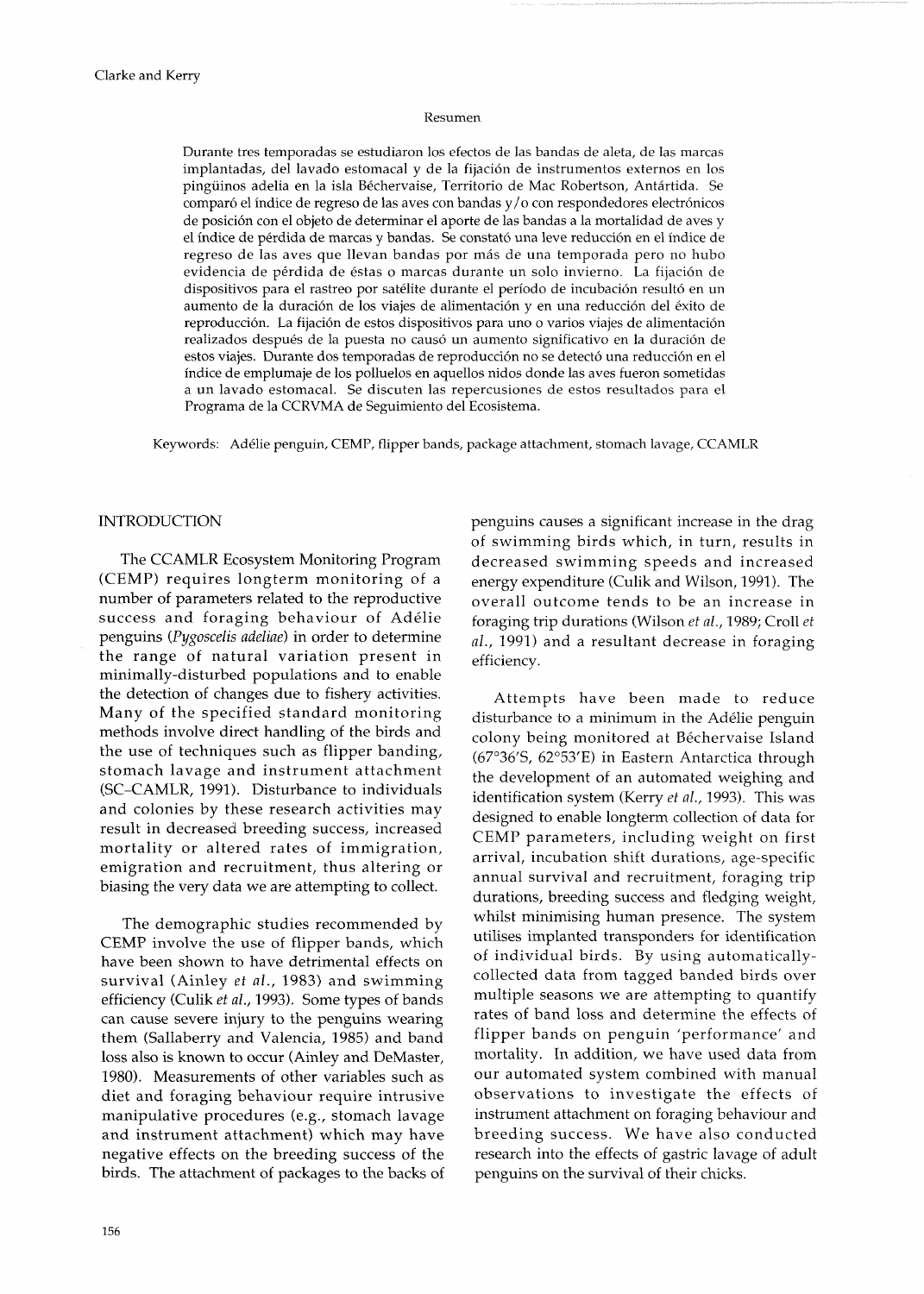#### **METHODS**

# Banding and Tagging

During the 1990/91 and 1991/92 breeding seasons, 432 adult penguins (from five colonies containing approximately 550 nests) were individually identified by means of either an electronic transponder tag (TIRISTM, Texas Instruments, USA), 30 mm long and 3 mm in diameter, implanted under the skin of the neck or by a conventional stainless steel flipper band. All birds were sexed by cloacal examination prior to tagging or banding. Males were banded on the left flipper and females on the right for ease of future sex identification. The bands were bilaterally symmetrical and therefore fitted either flipper; however, the number appeared upside down when the right flipper was used. Of the 432 penguins, 159 individuals were given both a band and a tag. Some of those tagged in 1991/92 had been banded the previous year and it was noted that their bands had opened by 1 to 2 mm. The gap was closed at the time of tag implantation. Return rates of banded and/or tagged birds were recorded from both automatically-collected data (from five colonies) and weekly manual observations of all nests on the island (approximately 1 700 nests) during the 1991 /92 and 1992/93 breeding seasons.

# Stomach Lavage

Two hundred adult Adelie penguins were stomach lavaged during chick rearing in the four years from 1989/90 to 1992/93 using the water-offloading method of Wilson (1984). Warm sea water was gently pumped into the stomach through a soft tube until it began to flow back out of the mouth or the bird started to regurgitate. The tube was then removed, the bird inverted over a bucket and firm pressure applied to the base of the stomach while massaging the throat with the fingers. Flushing was repeated until only clear water was vomited.

Only one member of each pair was flushed and no bird was used more than once. The nests of all birds flushed during chick rearing were monitored and the survival rates of chicks recorded. Control nests with chicks of similar size were chosen at the time of flushing and all nests were checked daily.

The flushing process was fairly easy to carry out on most birds; however, the occasional individual proved difficult to empty, especially when its stomach was full and the contents tightly packed. There was usually a certain amount of resistance from such birds to the passage of the tube, and in some instances the process was abandoned due to the danger of stomach injury. Over four seasons there have been two fatalities during the flushing process, which proved on post-mortem to be due to perforation of the stomach. Both birds had been difficult to empty and had tightly packed stomach contents.

# Instrument Attachment

Platform transmitter terminals (PTTs) for satellite tracking, and time-depth recorders (TDRs) (Mk. 5, Wildlife Computers, Woodinville, Wa., USA) were deployed at various stages throughout the 1991/92 and 1992/93 breeding seasons. The packages containing the PTTs and batteries were neutrally buoyant and weighed 150 to 170 g with a frontal area of 800 mm2. The TDRs were much smaller, weighing 50 g with a frontal area of 525 mm2. Both types of device were attached, using glue and cable ties, as far to the rear of the penguin's back as possible to minimise drag. Velcro<sup>TM</sup> patches were used in the 1991/92 season for ease of removal and to allow greater flexing of the bird's back. The method of attachment was simplified to glue and cable ties alone during the second summer in an attempt to improve the streamlining of the package.

Instruments were attached to both male and female penguins during their long incubation-period foraging trips and at various stages throughout the brood and guard periods. Birds of known previous breeding history in good body condition (subjective assessment of fat reserves) were chosen as carriers. Selection of timid individuals was deliberately avoided. Birds were allowed to carry packages for one to five consecutive foraging trips and all nests were monitored daily throughout each season. Fledging rates and nest failures were recorded and comparisons made with the remainder of the colony.

## RESULTS AND DISCUSSION

#### Effects of Flipper Bands

Table 1 shows that 63% of birds banded in 1990/91 were observed in the colony the following season and that 70% of all tagged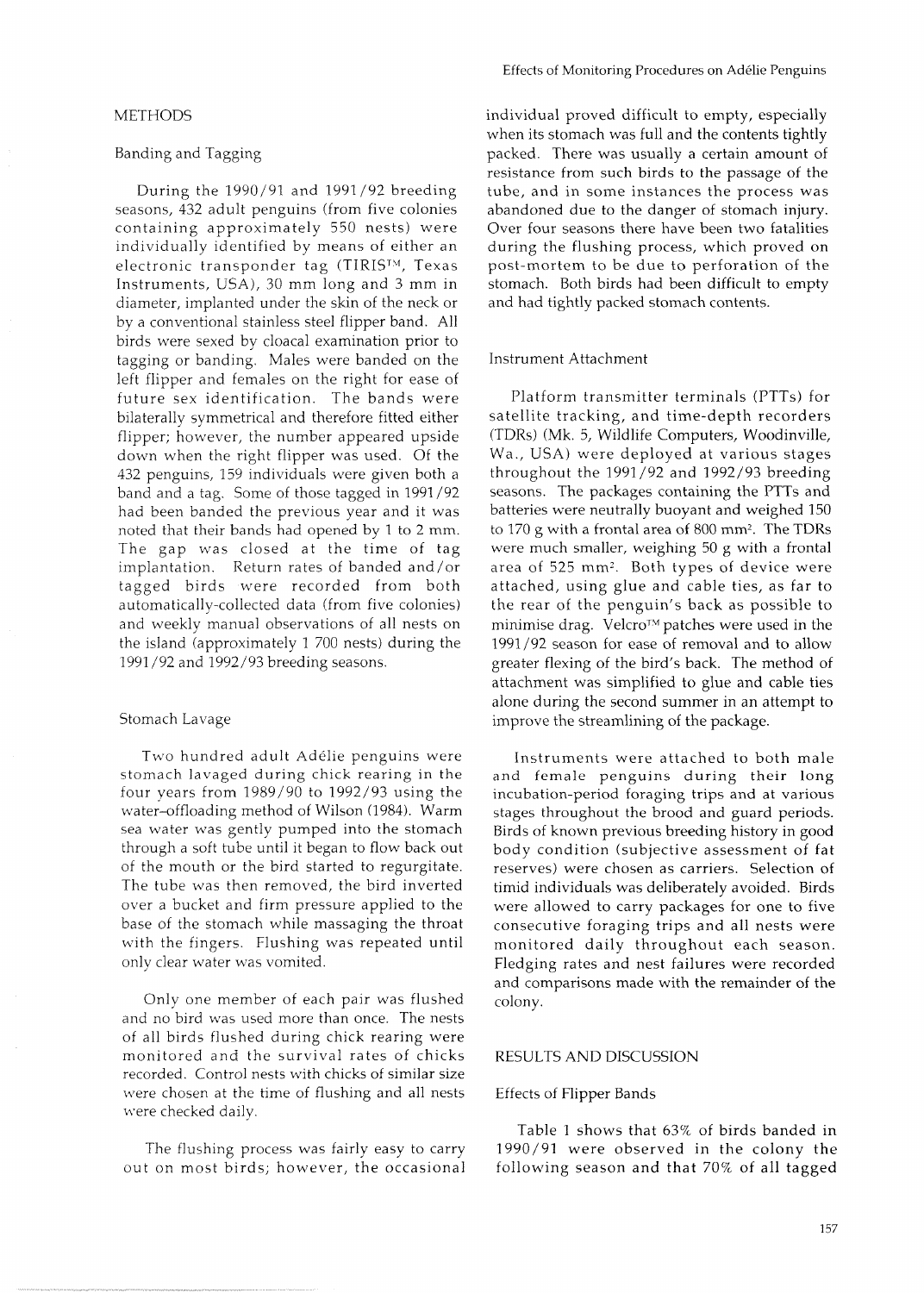and/or banded birds present in 1991/92 returned the next year. When the second figure is broken down into birds banded in 1990/91 and those banded or tagged in 1991/92, we find a slightly lower return rate (64%) for non-recaptured birds banded for two years compared with the range of 72 to 75% for those tagged or banded for only one season, or whose bands had been tightened in 1991 /92. This contrasts with the results of Ainley *et* al. (1983) who found that the survival rate of birds with new bands was 28% lower than that of birds with bands older than one year. However, the differences in return rates between our four groups of birds are not statistically significant  $(\chi^2 = 2.74, df = 3, N.S.)$  and the variation is similar to that between males and females each year. It is also possible that the subset of birds whose bands had not been tightened had spent less time in the colony than the other groups, resulting in a lower perceived return rate.

suggests that the gap found on bands in the field was probably due to birds prising the ring open with their beaks rather than to stress-relief of the metal. Recent initial results from the 1993/94 season have demonstrated the loss of bands from two tagged birds which had been banded two and three years previously, and also the failure of one implanted tag.

The disappearance of birds between successive seasons may not necessarily be due to mortality or loss of identification markers. It may also be explained by migration, failure of timid birds to return to the colony, or an inability to breed every year due to the energetic cost of successive attempts. The latter explanation is unlikely according to the findings of Chappell et al. (1993) that reproductive effort comprises only 5.3 to 6.2% of the annual energy budget of Adelie penguins. These authors suggest that reproductive

Table 1: Return rates of banded and/or tagged birds. Annual return rates (as numbers and percentages) for birds carrying bands only, tags only, and both bands and tags between the 1990/91-1991/92 and 1991/92-1992/93 breeding seasons.

|                                                           | Total             | Band not<br>Tightened | Band<br>Tightened | Male       | Female     |
|-----------------------------------------------------------|-------------------|-----------------------|-------------------|------------|------------|
| Birds banded in 90/91<br>Returned 91/92<br>Returned 92/93 | 267<br>168<br>113 | 101<br>65             | 67<br>48          | 87<br>57   | 81<br>56   |
| % Return 91/92<br>% Return 92/93                          | 63<br>67          | 64                    | 72                | 66         | 69         |
|                                                           | Total             | Band and Tag          | Tag Only          | Male       | Female     |
| Banded/tagged 91/92<br>Returned 92/93                     | 165<br>121        | 92<br>66              | 73<br>55          | 75<br>55   | 90<br>66   |
| % Return 92/93                                            | 73                | 72                    | 75                | 73         | 73         |
|                                                           | Total             |                       |                   | Male       | Female     |
| All birds present 91/92<br>Returned 92/93                 | 333<br>234        |                       |                   | 162<br>112 | 171<br>122 |
| % Return 92/93                                            | 70                |                       |                   | 69         | 71         |

Whether band loss and/or increased mortality occur after more than one year of band wear remains to be determined from future years' return rates of birds carrying tags and/or bands. There was no evidence of any over-winter band loss (or implanted tag failure) from 106 adult penguins carrying both forms of identification over a single year only. However, we did see obvious feather wear and slight band opening in the majority of adult birds carrying a band for one or more years, and on one occasion recaptured a bird with a wide open band, the end of which had penetrated the elbow joint. Closed stainless steel bands transferred at regular intervals between cold sea water and a -20°C freezer over several months did not show signs of opening. This

effort may instead be limited by the increased risk of predation by leopard seals associated with multiple foraging trips during chick rearing. We have noted that three females banded in 1990/91 returned in 1992/93 but were not observed in the intermediate season. The ages of these birds are unknown and it is possible that we failed to observe them, and perhaps others, if they appeared only briefly in the colony.

It is important to differentiate between penguin mortality and band loss in demographic studies in order to determine whether the bands themselves are affecting bird survival. Band loss in King penguins has been estimated at 22% during the first year after banding (Weimerskirch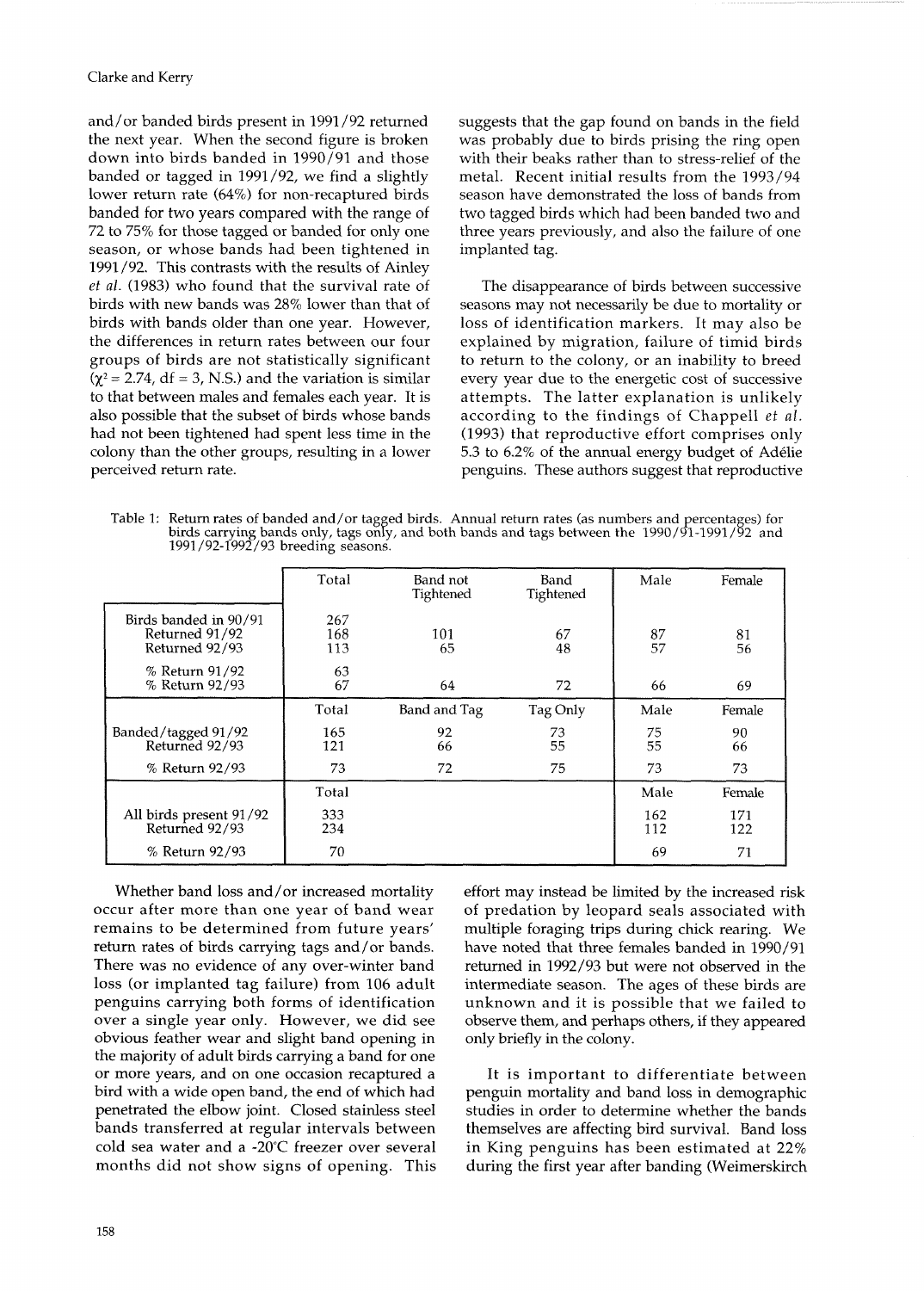*et al.,* 1992) and mortality due to rebanding of Adélie adults assumed to be in the order of 28% (Ainley *et al.,* 1983). The banded population of Adelies studied by Ainley *et al.* (1983) declined **3%**  more rapidly than the unbanded population, and Culik *et al.* (1993) have shown that 24% more power is required by banded Adelie penguins swimming in a still-water tunnel compared to those without bands. These results suggest that the energetic cost of carrying a flipper band may be sufficient to compromise the survival of birds at sea. Double-banding studies have shown an 8 to 25% lower annual return rate for three species of pygoscelid penguins banded on both flippers compared to those carrying single bands only (Trivelpiece and Trivelpiece, pers. comm.), indicating an increased mortality rate in this group. Six to seven per cent of those that did return had lost one of their bands, showing that band loss occurs also. Band loss rates ranging from 0 to 12% were observed by Ainley and DeMaster (1980) for Adelie penguins carrying bands for up to 10 years.

The results of Ainley *et al.* (1983) and Culik *et al.* (1993) suggest that flipper bands may have undesirable effects (mortality and energetic costs) on the individuals carrying them, and cast some doubts upon the reliability of demographic data derived from studies (such as those recommended by CEMP) dependent on bands for identification of individuals. We have no evidence at present of increased mortality rates among banded birds, but we have demonstrated a 1% band loss from birds banded for two to three years. Although our use of stainless steel bands as compared to the aluminium bands used by Ainley *et al.* (1983) and Trivelpiece (pers. comm.) may lessen the incidence of band loss, some loss does still occur and the overall effects of bands on foraging efficiency may be important.

The use of alternative methods of permanent identification (such as the implanted transponders presently being tested) should be considered for use in future demographic studies, especially those used for longterm monitoring of populations. In addition, automated systems of tag detection reduce the need for human presence in the determination of bird return rates. The longterm reliability of implanted transponders versus bands has yet to be proven. We have found that a small proportion (approximately  $1\%)$ of tags is lost within a fortnight after injection, presumably prior to healing of the injection wound. Of the remainder, we have recent evidence (from 207 adult birds carrying both bands and tags by the end of the 1992/93 season) of one tag failing after nine months.

Thirty-four chicks carrying implanted transponders fledged from Béchervaise Island in February 1992. Of these birds, seven returned to the colony as two-year-olds (1993/94 summer). Ainley *et al.* (1983) reported that 30% of all Adelie fledglings that eventually returned to their natal colony first arrived in their second year. Given a similar return rate for two-year-olds at Béchervaise Island, we can expect to detect up to 23 in total of these tagged fledglings over the next four years. Such an overall rate of survivorship would well exceed that of 12 to 19% calculated by Ainley *et* al. (1983) using a banded population of chicks, and may be due (in part at least) to a reduction in the mortality rate of tagged versus banded fledglings.

# Effects of Stomach Lavage

Adults were stomach-flushed during brooding from a total of 23 nests in 1992 (Table 2). A total of 25 chicks were creched from these nests (an average of 1.09 chicks per nest) while 17 control nests creched 17 chicks (1.00 per nest). The overall colony average was 1.06 chicks per hatched nest. In 1993, 28 chicks reached the late creche stage from the nests of 29 stomach-flushed birds, and exactly the same number of chicks survived from 29 control nests. This average of 0.97 chicks per nest was similar to the mean for the whole colony of 0.92 (Table 2).

Table 2:

Chicks fledged from stomach-lavaged birds. Numbers of chicks fledged per nest where one adult was stomach-flushed on a single occasion, compared to control nests and to the colony as a whole.

|      |                 | Chicks<br>Fledged/Nest | <b>Nests</b> |
|------|-----------------|------------------------|--------------|
| 1992 | Stomach flushed | 1.09                   | 23           |
|      | Controls        | 1.00                   | 17           |
|      | Colony mean     | 1.06                   | 151          |
| 1993 | Stomach flushed | 0.97                   | 29           |
|      | Controls        | 0.97                   | 29           |
|      | Colony mean     | 0.92                   | 117          |

There is no evidence, therefore, that the collection of stomach samples from adult Adelie penguins adversely affects the survival to fledging of their chicks when carried out on one member of a pair once only during chick rearing, and these findings are in agreement with those of a similar study carried out at Shirley Island near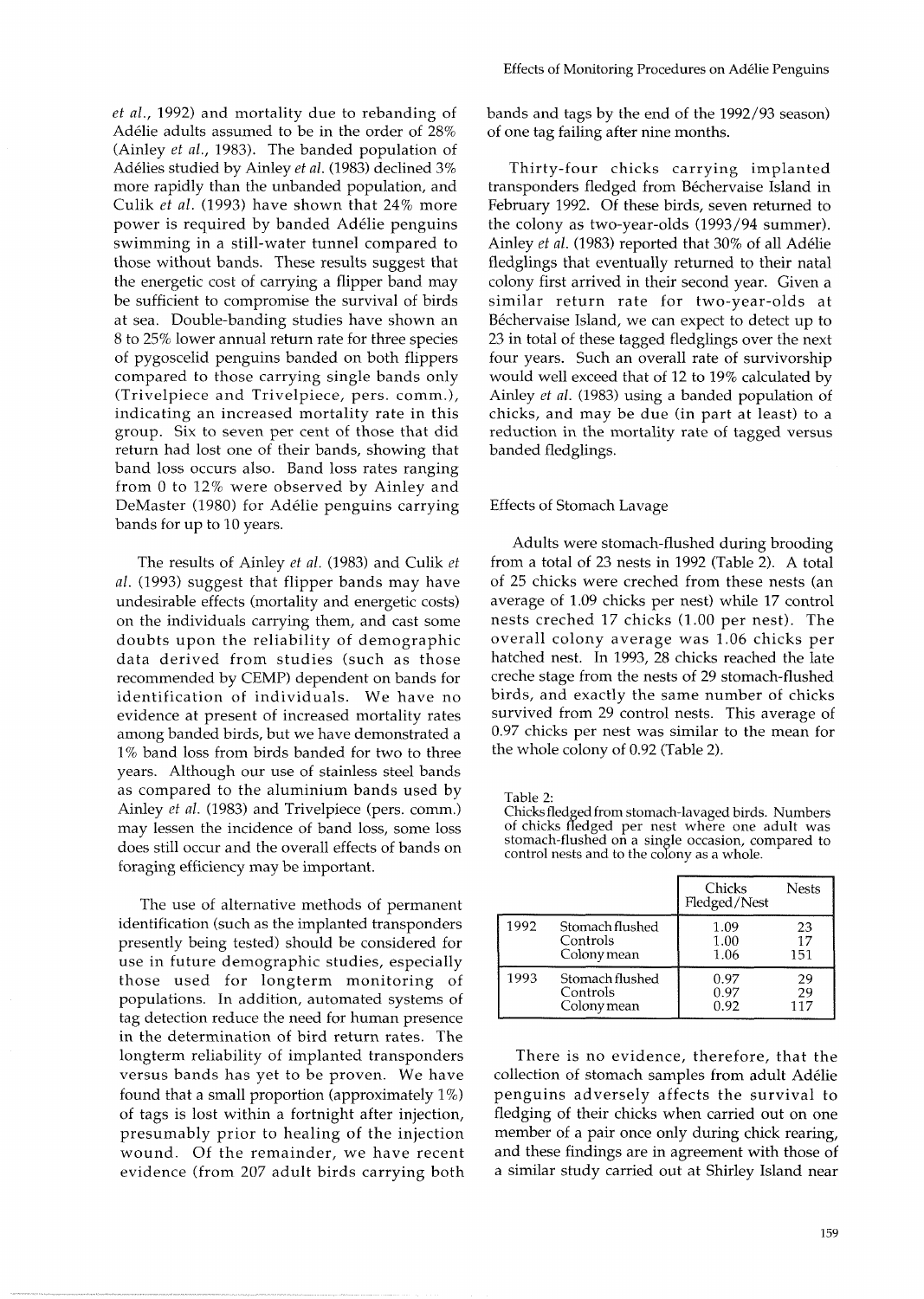Casey (Robertson *et al.,* 1994). However, growth studies were not carried out on the chicks and it is possible that fledging weights were lowered sufficiently by the flushing procedure to compromise subsequent survival at sea. Missing a feed may be of greater significance towards the end of the breeding season when meals are larger and less frequent and when capture is more likely to cause an adult to cease returning to feed its chick earlier than it otherwise would.

# Effects of Instrument Attachment

The attachment of PTTs  $(150 \text{ to } 170 \text{ g})$  to six males and five females during the incubation period resulted in increased foraging trip durations for most birds, especially the females. Table 3 shows that 10 of the 11 trips were longer than the colony average, seven of these values falling greater than two standard deviations above the colony mean. Sixty per cent of the birds' nests failed in the first season and 66% in the second year, due mostly to sitting birds deserting prior to the return of their partners but also, in one instance, to newly hatched chicks dying of starvation. This compares with a mean colony nest failure rate over four years of 31% (range 10 to 52%). Two penguins were given 50 g time/depth recorders during the incubation period and both birds returned on time and fledged chicks. These results show that the large package is a significant burden during post-fasting foraging trips; however, the smaller instrument may have a lesser effect.

Attachment of PTTs for single foraging trips during chick rearing did not reduce fledging success (Table 4) or increase foraging trip duration (Table 5) compared to controls. The mean fledging success of 11 penguins carrying PTTs was 0.56 chicks fledged/chick hatched compared with an average of 0.50 for the whole colony. Twelve birds carried TDRs for one trip each; their nests fledged 0.52 chicks/chick hatched. In total, seven birds were given PTTs for two to five consecutive foraging trips during chick rearing. A lower fledging success resulted (0.31 fledged/hatched), compared to the other groups; however, this difference was not significant  $(\chi^2 = 2.15, df = 3, N.S.).$  The value of choosing strong birds was emphasised by one particular male who was burdened with both a

PTT and a TDR for three consecutive journeys. Within a week he had made one short return trip of 5 km followed by two long journeys on the second of which he visited the edge of the continental shelf 110 km distant. Stomach lavage after the journey to the shelf edge produced large amounts of krill, and the bird and his mate eventually reared two healthy chicks.

Increases in foraging trip duration for package-carrying pygoscelid penguins have been reported (Wilson *et al.,* 1989; Croll *et al.,* 1991; Trivelpiece, pers. comm.), and travelling speed correlated with cross-sectional area of the devices (Wilson *et al.,* 1989). Larger devices create greater hydrodynamic effects and antenna-induced drag may also be significant. The importance of streamlining attached packages has been emphasised (Culik *et al.,* 1994), especially if the purpose of the instrumentation is to measure foraging trip durations (as is recommended by CEMP Standard Method A5). Correct shaping of 200 g back-mounted packages can reduce the power requirements of carrier penguins to a level which is only 6% greater than that of normal birds, as opposed to the 42% increase induced by a rectangular 35 g device (Culik *et al.,* 1994; Culik and Wilson, 1991).

There is a wide range of post-hatch foraging trip durations (5 to 187 hours) at Béchervaise Island due to variation in the birds' choices of feeding grounds. Recent studies (Kerry *et al.,*  1994) have shown that individual birds make both short and long foraging trips during chick rearing. The short trips of up to 30 km in range are to foraging grounds over the continental shelf. Birds return from these with fish and amphipods in their stomachs. On their long trips birds travel to points 80 to 130 km from the colony to feed mainly on adult krill *(Euphausia superba).* Juvenile *E. superba* and krill of other species, such as E. *crystallorophias,* are found in some stomach contents; the location of their capture appears variable. Due to the wide range in trip durations, the determination of significant effects of package carrying on time spent foraging requires large sample sizes. We have not been able to show any significant increase in foraging trip duration during chick rearing (Table 5), even when trips are separated on the basis of diet'. It is possible also that the attachment of a package *per se* is sufficient to cause a penguin to alter its foraging

Mann-Whitney U-tests were used to compare trip durations of instrumented versus non-instrumented birds: for seven instrumented and eight non-instrumented birds eating E. superba,  $U=16.5$ , N.S.; for 10 instrumented and seven non-instrumented birds eating amphipods or fish,  $U=32.5$ , N.S.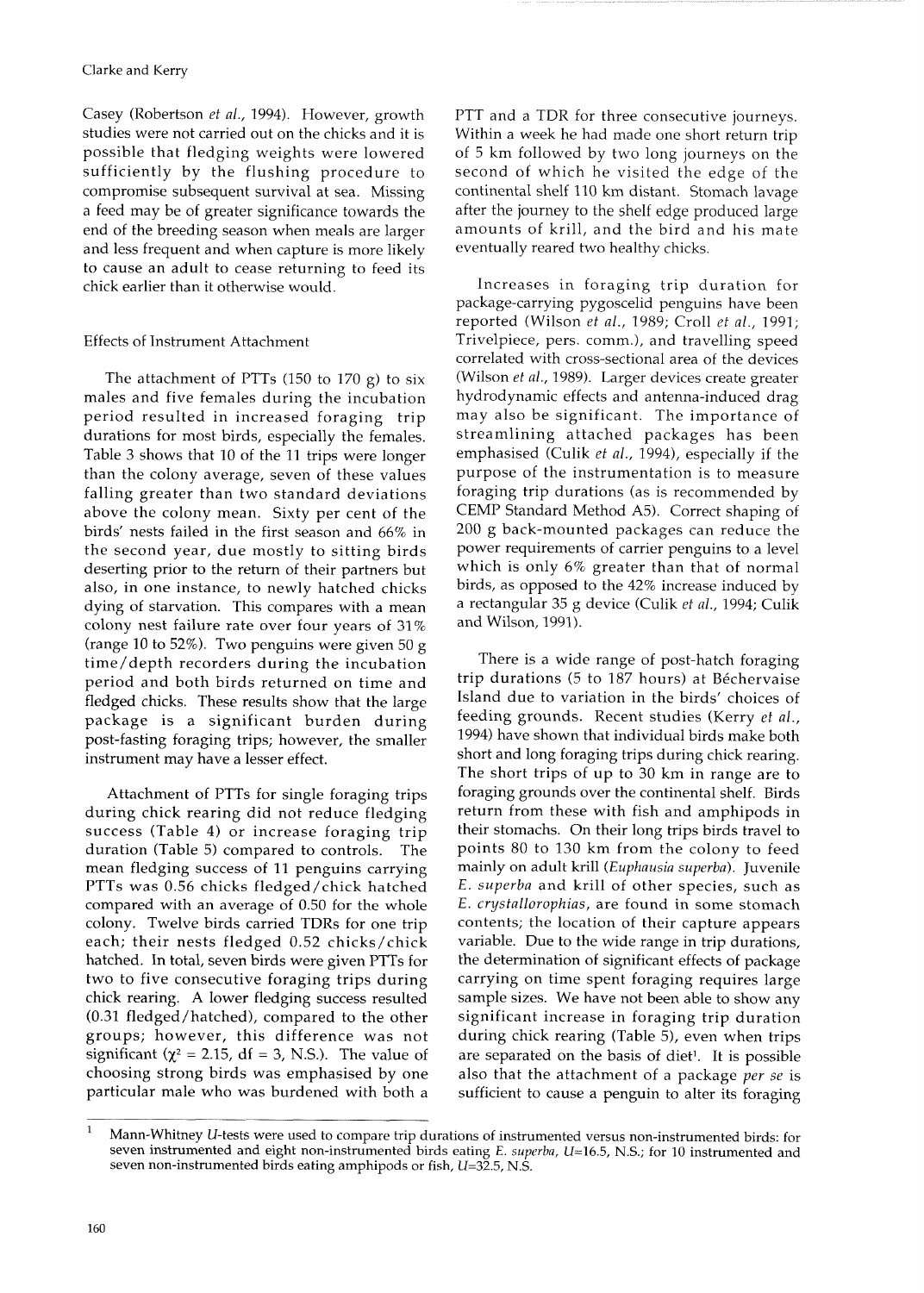Table 3: First male and female foraging trip durations during the incubation period. Individual trip durations of 11 birds carrying instrument packages over two seasons compared to mean colony values for each sex. Incidence of nest failure is indicated.

|                                           | Foraging Trip Duration (days) |                   |                          |                        |
|-------------------------------------------|-------------------------------|-------------------|--------------------------|------------------------|
|                                           | 1991/92                       |                   |                          | 1992/93                |
|                                           | Female                        | Male              | Female                   | Male                   |
| Individuals                               | $34^*$ , $21^{**}$            | $23, 20^*, 15^*$  | $26^*$ , $36^*$ , $19^*$ | 18, 15, non-return $*$ |
| Colony mean<br>Colony SD:<br>$n$ (colony) | 17<br>2.34<br>164             | 15<br>2.11<br>151 | 17<br>3.78<br>122        | 14<br>1.96<br>117      |

Nest failure due to late return of PTT carrier

Chicks died from starvation

Table 4: Chicks fledged by package-carrying birds. Chicks fledged as a function of chicks hatched for nests of penguins carrying packages for a single or multiple foraging trips compared to the remainder of the colony.

|                                                                         | Incubating   | Chicks  | Chicks   | Fledged/Chick                |
|-------------------------------------------------------------------------|--------------|---------|----------|------------------------------|
|                                                                         | <b>Nests</b> | Hatched | Fledged  | Hatched                      |
| No package<br>PTT(1 trip)<br>$PTT(2-5$ trips)<br>TDR $(1 \text{ trip})$ | 124          | 141     | 70<br>10 | 0.50<br>0.56<br>0.31<br>0.52 |

Table 5: Foraging trip duration in relation to diet for birds carrying packages and those without. Trip durations of stomach-flushed birds divided into two categories on the basis of diet: those with E. *superba* are presumed to have travelled to the continental shelf edge (110 km distant), while those with a superband on th withamphipo& and/or fish are presumed to have foraged local1 (within 30 km). The locations of capture of juvenile E. *superba* are unknown; thus the figures marked with an asterisk have not been included in computations of means or standard deviations, or used in statistical tests.

|                   | Diet of E. superba (continental shelf edge trip)<br>No Instrument | <b>TDR</b>               | <b>PTT</b>                    | Diet of Amphipods/Fish ('local' trip)<br>No Instrument | TDR            | <b>PTT</b>                 |
|-------------------|-------------------------------------------------------------------|--------------------------|-------------------------------|--------------------------------------------------------|----------------|----------------------------|
| Duration (hrs)    | 83<br>83<br>67<br>67<br>61<br>59<br>54<br>52                      | 108<br>85<br>69<br>$29*$ | 78<br>71<br>65<br>52<br>$44*$ | 32<br>25<br>16<br>14<br>11                             | 36<br>19<br>13 | 22<br>19<br>17<br>17<br>10 |
| Mean<br><b>SD</b> | 66<br>11.91                                                       | 87<br>19.60              | 67<br>11.03                   | 18<br>7.79                                             | 19<br>10.35    | 4.42                       |

\* Juvenile E. *superba* 

behaviour and thus choose to make a shorter trip (to closer, though perhaps less plentiful, foraging grounds) than it otherwise would. Our data set is again too small to show whether or not such changes in behaviour occur.

Irritation is another effect of package attachment that may be significant in increasing foraging trip duration, especially during the incubation period when birds spend a percentage of their time resting on ice floes. We have noticed that some birds preen vigorously around the edges of their attached instruments prior to going to sea or upon their return to the colony. Feather damage apparent around the devices at removal indicates that some individuals spend a significant amount of time attempting to remove their burdens, perhaps at the expense of foraging.

### **CONCLUSIONS**

The value of longterm monitoring in the study of population dynamics must be weighed against the costs to individuals and colonies and the effects of the methods themselves on the interpretation of data. Both satellite tracking and stomach lavage have the potential to cause injury to individuals but still provide valuable data, especially when the former is carried out over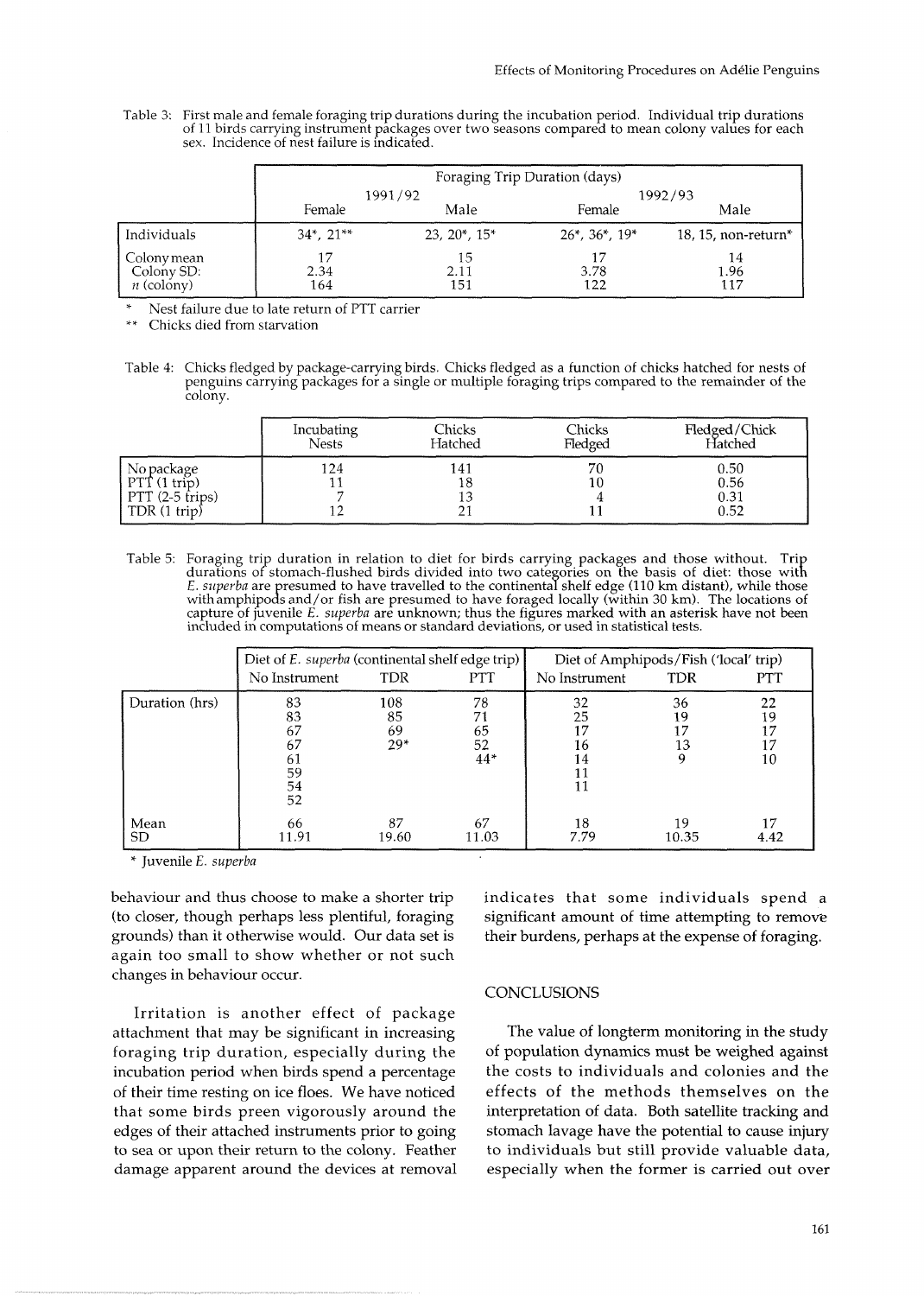short periods and the latter only once per bird. Mortality can be minimised by judicious selection of subjects and care in handling of birds. Automation of data collection where possible will also reduce the impact of human presence on colonies.

It is clear that care must be taken when interpreting data collected using intrusive techniques, especially when the information is required for part of a longterm monitoring study such as that set up by CCAMLR. In particular, analyses of demographic studies involving banding of penguins (CEMP Method A4) and studies of foraging duration using externally attached devices (CEMP Method A5) should take into consideration the potential adverse effects of the techniques used. Steps should be taken to minimise these by considering alternative procedures to flipper banding (e.g., implanted tags) and by streamlining packages as much as possible. Stomach lavage (CEMP Method A8) of birds with chicks appears not to affect reproductive success when carried out only once per nest. However, care must be taken to minimise stress and damage to individual birds. Further research into the effects of CEMP procedures on penguins and other species is recommended, both to minimise disturbance to these wild populations and to achieve greater confidence in the sensitivity of such monitoring techniques.

# ACKNOWLEDGEMENTS

We are grateful for the assistance in the field of Grant Else, Sarah Brown and Kristin Young. We also thank David Agnew and Geoff Moore for their advice during preparation of this paper, and Peter Dann and Lloyd Davis for their helpful criticism of the manuscript.

### **REFERENCES**

- Ainley, D.G and D.P. DeMaster. 1980. Survival and mortality in a population of Adelie penguins. *Ecology,* 61: 522-530.
- Ainley, D.G., R.E. LeResche and W.J.L. Sladen. 1983. *Breeding Biology of the Addie Penguin.*  University of California Press, Berkeley: 240 pp.
- Chappell, M.A., D.N. Janes, V.H. Shoemaker, T.L. Bucher and S.K. Maloney. 1993.

Reproductive effort in Adelie penguins. *Behat?. Ecol. Sociobiol.,* 33: 173-182.

- Croll, D.A., S.D. Osmek and J.L. Bengtson. 1991. An effect of instrument attachment on foraging trip duration in Chinstrap penguins. *Condor,*  93: 777-779.
- Culik, B.M. and R.P. Wilson. 1991. Swimming energetics and performance of instrumented Adelie penguins *(Pygoscelis adeliae). J. exp. Biol.,* 158: 355-368.
- Culik, B.M., R. Bannasch and R.P. Wilson. 1994. External devices on penguins: how important is shape? *Marine Biology,* 118: 353-357.
- Culik, B.M., R.P. Wilson and R. Bannasch. 1993. Flipper bands on penguins: what is the cost of a life-long commitment? *Mar. Ecol. Prog. Ser.,*  98 (3): 209-214.
- Kerry, K., J. Clarke and G. Else. 1993. The use of an automated weighing and recording system for the study of the biology of Adelie penguins *(Pygoscelis adeliae). Proc. N1PR Symp. Polar Biol.,* 6: 62-75.
- Kerry, K., J. Clarke and G. Else. 1994. The foraging range of Adelie penguins at Béchervaise Island, Mac. Robertson Land, Antarctica as determined by satellite telemetry. In: Dann, P., F.I. Norman and P.N. Reilly (Eds). *Penguin Biology: Advances in Research and Management.* Surrey-Beatty, Sydney. (In press.)
- Robertson, G., S. Kent and J. Seddon. 1994. Effects of the stomach-flushing technique on Adélie penguins. *J. Field Ornith.*, in press.
- Sallaberry, M. and J. Valencia. 1985. Wounds due to flipper bands on penguins. *J. Field Ornith.,*  56 *(3):* 275-277.
- SC-CAMLR. 1991. *CCAMLR Ecosystem Monitoring Program: Standard Methods for Monitoring Studies.* CCAMLR, Hobart, Australia: 131 pp.
- Weimerskirch, H., J.C. Stahl and P. Jouventin. 1992. The breeding biology and population dynamics of king penguins, *Aptenodytes patagonica,* on the Crozet Islands. *Ibis,* 134: 107-117.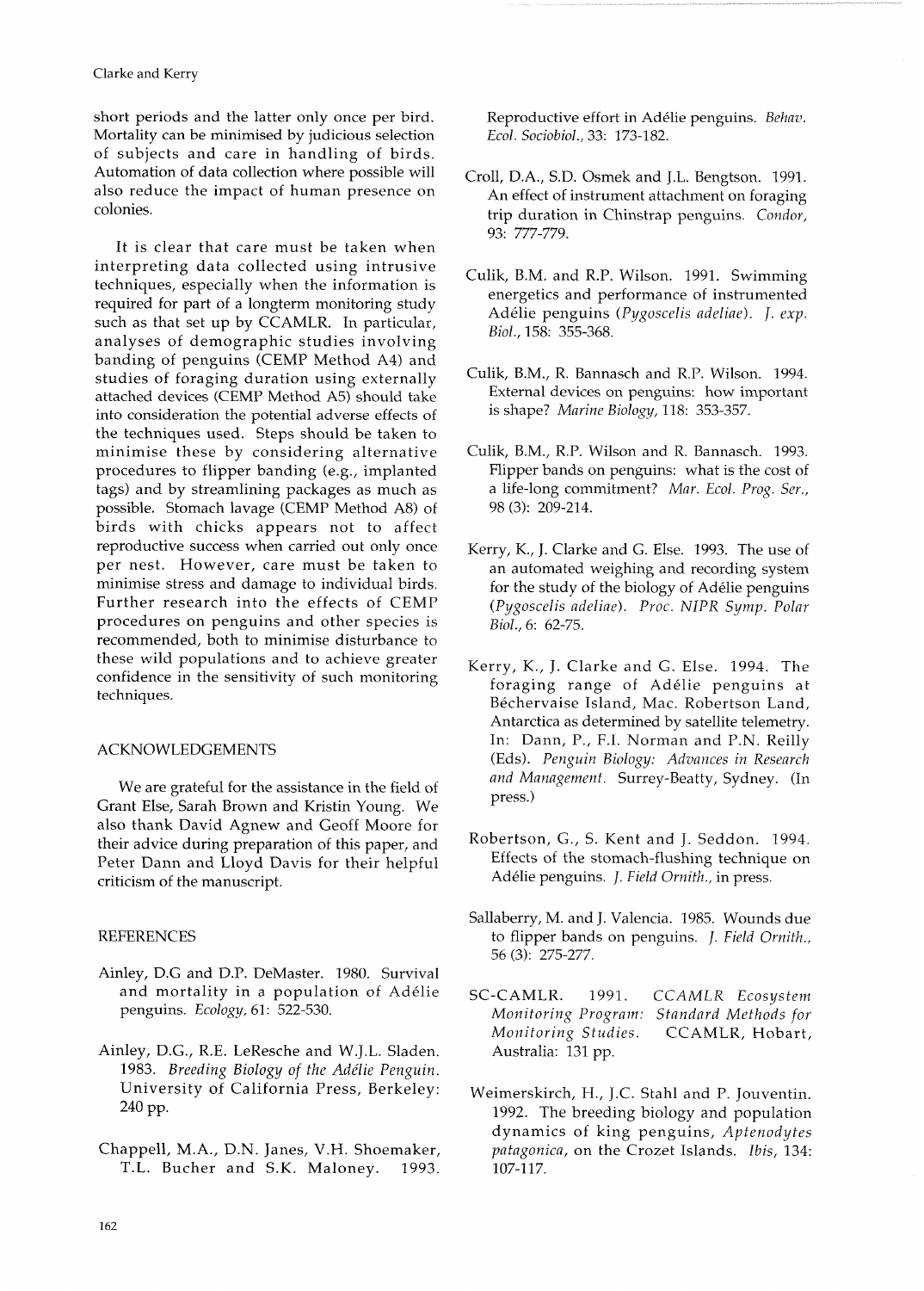- for penguins and other seabirds. *J. Field Orn.*, 55: 109-112.
- Wilson, R.P. 1984. An improved stomach pump Wilson, R.P., N.R. Coria, H.J. Spairani, for penguins and other seabirds. *J. Field Orn.*, D. Adelung and B. Culik. 1989. Humaninduced behaviour in Adélie penguins, *Pygoscelis adeliae. Polar Biol.,* 10: 77-80.

Légendes des tableaux

- Tableau 1: Taux de retour des oiseaux bagués ou marqués. Taux de retour annuels (nombre et pourcentage) des oiseaux porteurs de bagues uniquement, de marques uniquement, et a la fois de bagues et de marques entre les saisons de reproduction 1990/91 et 1991 /92 et entre 1991 /92 et 1992/93.
- Tableau 2: Jeunes émancipés dont un parent a subi un lavage d'estomac. Nombre de jeunes émancipés par nid dont un adulte a subi un seul lavage d'estomac, par comparaison avec les nids contrôlés et avec toute la colonie.
- Tableau 3: Durée de la première sortie alimentaire des mâles et des femelles pendant la période d'incubation. Durée de toutes les sorties alimentaires de 11 oiseaux porteurs d'instruments sur deux saisons par comparaison avec les valeurs moyennes de la colonie par sexe. Indication de l'incidence d'echec des nids.
- Tableau 4: Jeunes émancipés dont un parent est porteur d'instruments. Jeunes émancipés en fonction des poussins 6clos par nid de manchots porteurs d'instruments pour une seule, et pour plusieurs sorties alimentaires par comparaison avec le reste de la colonie.
- Tableau 5: Durée des sorties d'approvisionnement en fonction du régime alimentaire des oiseaux porteurs d'instruments et des oiseaux qui n'en portent pas. Duree des sorties des oiseaux ayant subi un lavage d'estomac, en deux catégories basées sur le régime alimentaire : ceux ayant ingurgité E. *superba*, dont il est présumé qu'ils ont atteint le rebord du plateau continental (distant de 110 km), et ceux ayant ingurgite des amphipodes et/ou des poissons, dont il est presume qu'ils se sont approvisionnes localement (dans un rayon de 30 km). L'emplacement de la capture de juveniles d'E. *superba* est inconnu; de ce fait, les chiffres marqués d'un astérisque n'ont été pris en consideration ni dans les calculs de moyenne ou d'ecart-type ni dans les tests statistiques.

#### Список таблиц

- Таблица 1: Процентная доля возвращения окольцованных и/или помеченных птиц. Ежегодные величины возвращения (в целых числах и в процентах) для птиц, носивших только кольца, только метки, и как кольца, так и метки в период между 1990/91-1991/92 и 1991/92-1992/93 сезонами размножения.
- Таблица 2: Оперившиеся птенцы птиц, подвергнутых промыванию желудка. Количество оперившихся птенцов на гнездо, в котором одна взрослая птица была подвергнута промыванию желудка один раз по сравнению с контрольными гнездами и всей колонией.
- Таблица 3: Продолжительность первого похода за пищей самки и самца во время периода инкубации. Продолжительность отдельных походов 11 птиц, оснащенных приборами в течение двух сезонов, по сравнению со средними значениями в одной колонии для каждого пола. Указаны случаи неудачных кладок.
- Таблица 4: Птенцы, оперившиеся у птиц, носивших приборы. Оперившиеся птенцы как функция птенцов, вылупившихся на гнездо пингвинов, носивших приборы в течение одного или нескольких походов за пищей по сравнению с остальной частью колонии.
- Таблица 5: Продолжительность походов за пищей относительно рациона птиц, носивших и не носивших приборы. Продолжительность походов за пищей у птиц, подвергнутых промыванию желудка, подразделенных на две категории на основании рациона: предполагается, что птицы, в рационе которых зарегистрирован вид *E. superba*, путешествовали до края